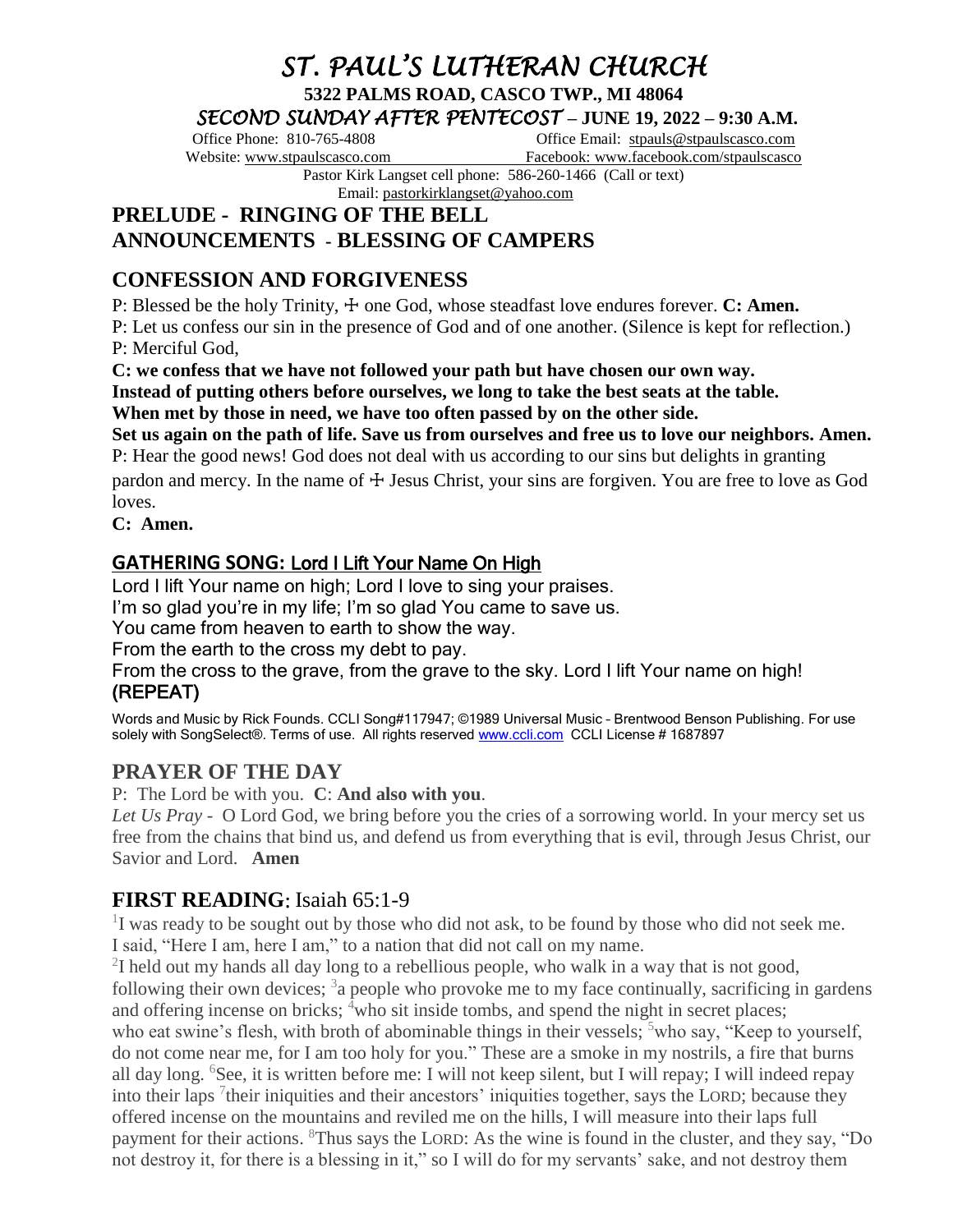all. <sup>9</sup>I will bring forth descendants from Jacob, and from Judah inheritors of my mountains; my chosen shall inherit it, and my servants shall settle there.

#### The word of the Lord. **Thanks be to God.**

### **SECOND READING**: **Galatians 3:23-29**

 $^{23}$ Now before faith came, we were imprisoned and guarded under the law until faith would be revealed. <sup>24</sup>Therefore the law was our disciplinarian until Christ came, so that we might be justified by faith. <sup>25</sup>But now that faith has come, we are no longer subject to a disciplinarian, <sup>26</sup>for in Christ Jesus you are all children of God through faith.  $^{27}$ As many of you as were baptized into Christ have clothed yourselves with Christ.  $^{28}$ There is no longer Jew or Greek, there is no longer slave or free, there is no longer male and female; for all of you are one in Christ Jesus. <sup>29</sup>And if you belong to Christ, then you are Abraham's offspring, heirs according to the promise.

#### The word of the Lord. **Thanks be to God.**

### **GOSPEL: Luke 8:26-39**

The Holy Gospel according to Luke, the 8th chapter.

#### **All: Glory to you , O Lord.**

 $^{26}$ Then [Jesus and his disciples] arrived at the country of the Gerasenes, which is opposite Galilee. <sup>27</sup>As he stepped out on land, a man of the city who had demons met him. For a long time he had worn no clothes, and he did not live in a house but in the tombs. <sup>28</sup>When he saw Jesus, he fell down before him and shouted at the top of his voice, "What have you to do with me, Jesus, Son of the Most High God? I beg you, do not torment me"—<sup>29</sup>for Jesus had commanded the unclean spirit to come out of the man. (For many times it had seized him; he was kept under guard and bound with chains and shackles, but he would break the bonds and be driven by the demon into the wilds.) <sup>30</sup>Jesus then asked him, "What is your name?" He said, "Legion"; for many demons had entered him. <sup>31</sup>They begged him not to order them to go back into the abyss.

 $32$ Now there on the hillside a large herd of swine was feeding; and the demons begged Jesus to let them enter these. So he gave them permission. <sup>33</sup>Then the demons came out of the man and entered the swine, and the herd rushed down the steep bank into the lake and was drowned.

 $34$ When the swineherds saw what had happened, they ran off and told it in the city and in the country. <sup>35</sup>Then people came out to see what had happened, and when they came to Jesus, they found the man from whom the demons had gone sitting at the feet of Jesus, clothed and in his right mind. And they were afraid.  $36$ Those who had seen it told them how the one who had been possessed by demons had been healed. <sup>37</sup>Then all the people of the surrounding country of the Gerasenes asked Jesus to leave them; for they were seized with great fear. So he got into the boat and returned. <sup>38</sup>The man from whom the demons had gone begged that he might be with him; but Jesus sent him away, saying, <sup>39</sup> Return to your home, and declare how much God has done for you." So he went away, proclaiming throughout the city how much Jesus had done for him.

The Gospel of the Lord. **Praise to you, O Christ.**

## **CHILDREN'S MESSAGE**

### **THE SERMON**

### **HYMN OF THE DAY:** : Precious Lord Take My Hand ELW#773

1) Pre-cious Lord . . take my hand . . lead me on . . let me stand . . I am tired . . I am weak . . I am worn . . . . through the storm . . through the night, Lead me on . . to the light . . take my hand, pre-cious Lord . . lead me home.

 2) When my way grows drear, precious Lord, lin-ger near . . When my life, is, al - most gone . . hear my cry, hear my call, hold my hand lest I fall . . Take my hand . . pre-cious Lord . . lead me home.

3) When the dark - ness ap-pears . . and the night . . draws near . .

And the day is . . past . .and . . gone . .at the riv -er I stand . . guide my feet. . hold my hand . . Take my hand . . pre-cious Lord . . lead me home.

Words: Thomas A. Dorsey, 1899-1993; Music George N. Allen, 1812-1877, adapt. Thomas A. Dorsey; ©1938, 1966 Unichappell Music Inc., admin Hal Leonard Corp. All rights reserved. OneLicense#A-727570, (Aug 2021-Aug 2022)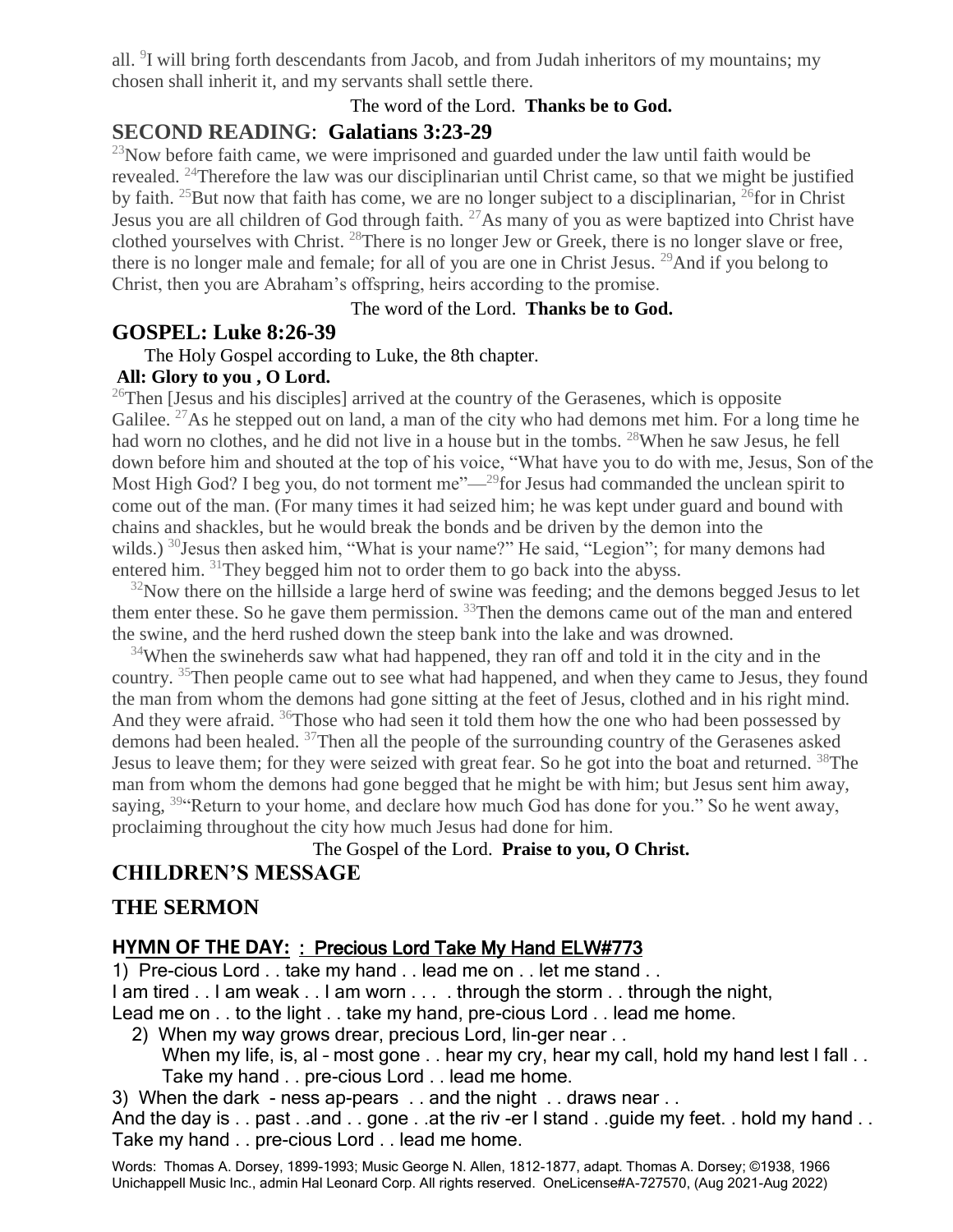#### **BLESSING OF THE FIELDS**

#### **THE CREED**

P: Let us confess our faith in the Triune God.

**C: I believe in God, the Father almighty, creator of heaven and earth.** 

 **I believe in Jesus Christ, God's only Son, our Lord, who was conceived by the Holy Spirit, born of the virgin Mary, suffered under Pontius Pilate, was crucified, died, and was buried; he descended to the dead. On the third day he rose again; he ascended into heaven, he is seated at the right hand of the Father, and he will come to judge the living and the dead.**

 **I believe in the Holy Spirit, the holy catholic church, the communion of saints, the forgiveness of sins, the resurrection of the body, and the life everlasting. Amen** 

### **THE PRAYERS**

United in Christ and guided by the Spirit, we pray for the church, the creation, and all in need.

#### *A brief silence.*

 Holy God, you hear the cries of those who seek you. Equip your church with evangelists who reveal the continuous call of your outstretched hands and your promises of a home in you. God of grace, **hear our prayer.**

 You hear the cries of the earth. Restore places where land, air, and waterways have been harmed. Guide us to develop and implement sources of energy and food production that do not destroy the earth. God of grace, **hear our prayer.**

 You hear the cries of those who are marginalized or cast out. On this Juneteenth observance, guide us continually toward the end of oppression in all its forms, especially white supremacy. Bring true freedom and human flourishing to all your beloved children. God of grace, **hear our prayer.**

 You hear the cries of those who suffer. Come to the aid of all who are homeless, naked, hungry, and sick *especially………*.

And those we name now out loud, in our hearts,

or add in the comment section at this time …………

(pause for names to be added)

Bring peace to any experiencing mental illness, that they can clearly recognize your loving presence. God of grace, **hear our prayer.**

 You hear the cries of those who celebrate and those who grieve on this Father's Day. Nurture mutual love and tender care in all relationships. Comfort those for whom this day brings sadness or longing. God of grace, **hear our prayer.**

 We give thanks for the faithful departed whose lives proclaimed all you had done for them. At the last, unite us with them as we make our home in you. God of grace, **hear our prayer.** 

 God of every time and place, in Jesus' name and filled with your Holy Spirit, we entrust these spoken prayers and those in our hearts into your holy keeping. **Amen.**

### **THE PEACE**

P: The peace of the Lord be with you.

**C: And also with you.**

**P:** I invite you, at this time, to make a gesture of peace to your siblings in Christ.

### **THE THANK OFFERING**

*For those who desire to make a financial offering you may drop them off at the offering station before or after service. You may also go to [www.stpaulscasco.com](http://www.stpaulscasco.com/) and click on the donate icon at any time or mail them to the church during the week.* 

**THE OFFERING PRAYER** P: God of abundance: you have set before us a plentiful harvest. As we feast on your goodness, strengthen us to labor in your field, and equip us to bear fruit for the good of all, in the name of Jesus. **Amen.**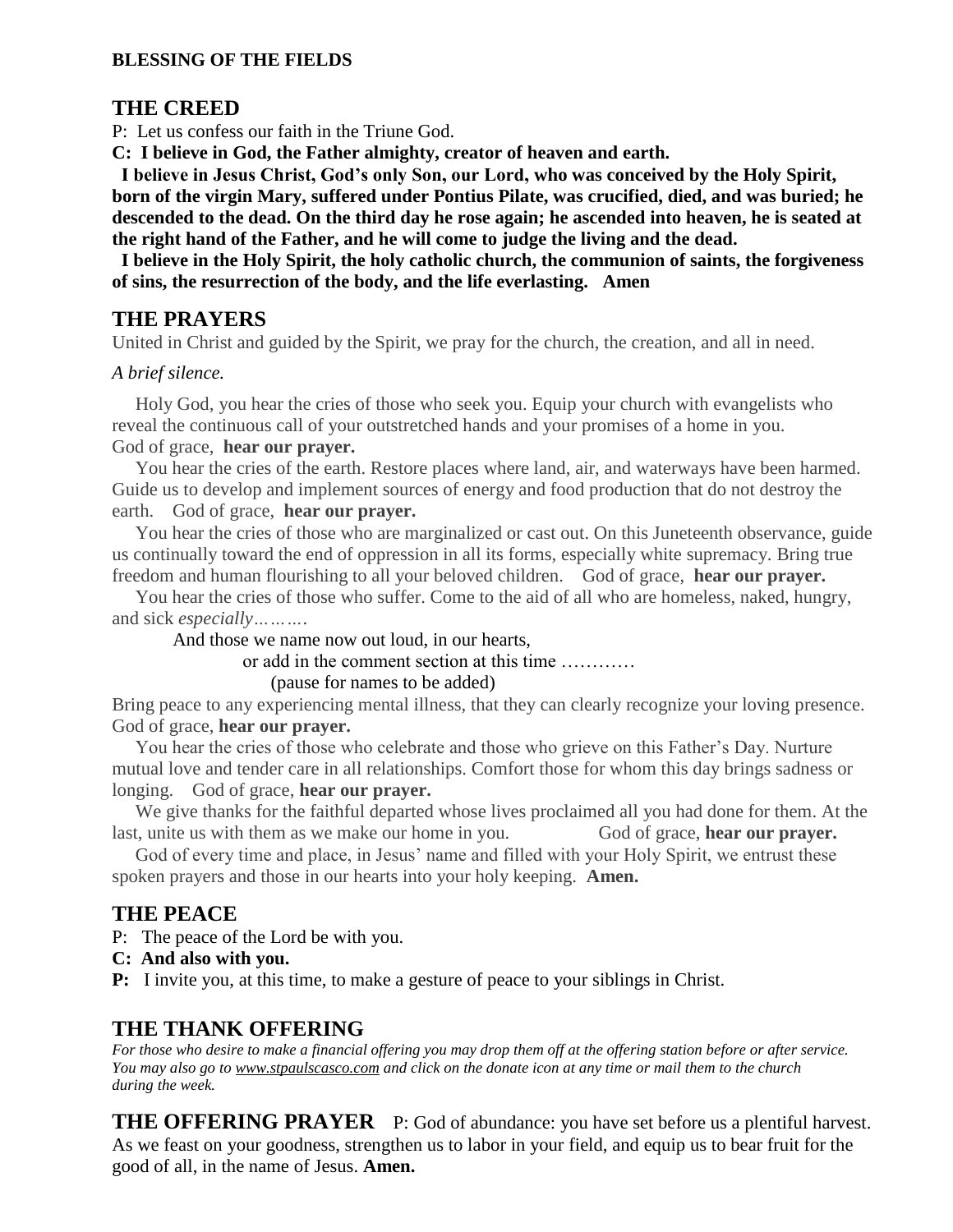## **THE GREAT THANKSGIVING**

P: The Lord be with you.

#### **C: And also with you.**

P: Lift up your hearts.

**C: We lift them to the Lord.**

P: Let us give thanks to the Lord our God.

### **C: It is right to give our thanks and praise.**

P: You are indeed holy, almighty and merciful God. You are most holy, and great is the majesty of your glory. You so loved the world that you gave your only Son, so that everyone who believes in him may not perish but have eternal life. We give you thanks for his coming into the world to fulfill for us your holy will and to accomplish all things for our salvation.

In the night in which he was betrayed, our Lord Jesus took bread, and gave thanks;

broke it, and gave it to his disciples. He also took the cup, gave thanks, and gave it for all to drink.

With these words he made us this promise. At this time, I invite you to lift the bread and cup.

Please repeat after me the promise that our Lord gave us.

P: Take and eat; **C: Take and eat.**

P: This is my body, given for you. **C: This is my body given for you.**

P: This cup is the new covenant in my blood, **C: This cup is the new covenant in my blood.**

P: Shed for all people for the forgiveness of sin. **C: Shed for all people for the forgiveness of sin.**

P: Do this for the remembrance of me**. C: Do this for the remembrance of me.**

### **THE LORD'S PRAYER - sing**

C: Our Father, who art in heaven, hallowed be thy name, thy kingdom come, thy will be done, on earth as it is in heaven. Give us this day our daily bread; and forgive us our debts, as we forgive our debtors; and lead us not into temptation, but deliver us from evil. For thine is the kingdom, and the power, and the glory, forever. Amen.

**THE MEAL** Pastor: All those who believe in the promise are invited to partake in God's amazing grace at this time.

### **COMMUNION SONG**: Faith of Our Fathers ELW#812

1) Faith of our fa-thers!, Liv-ing still, in spite of dun-geon, fire, and sword. Oh, how our hearts beat high with joy when-e'er we hear that glo-rious word. Faith of our fa-thers, ho-ly faith! We will be true to thee till death.

3) Faith of our fa – thers! We will love, both friend and foe, in all our strife; Pro-claim thee too, as love knows how, by sav-ing word, and faith - ful life. Faith of our fa-thers, ho-ly faith! We will be true to thee till death.

Text: Frederick W.Faber,1814-1863, ©1981, alt. Music: Henri F.Hemy, 1818-1888; adapted by James G. Walton, 1821- 1905. All rights reserved OneLicense #A-727570 (Aug21-Aug22)

## **COMMUNION, POST COMMUNION LITURGY**

Pastor: May the body and blood of our Savior Jesus Christ strengthen you and give you peace. **C: Amen**

#### **DOXOLOGY** - Praise God from whom all blessings flow; praise him, all creatures here below; praise him above, ye heavenly host; praise Father, Son and Holy Ghost. Public Domain

## **POST COMMUNION PRAYER - - - BENEDICTION**